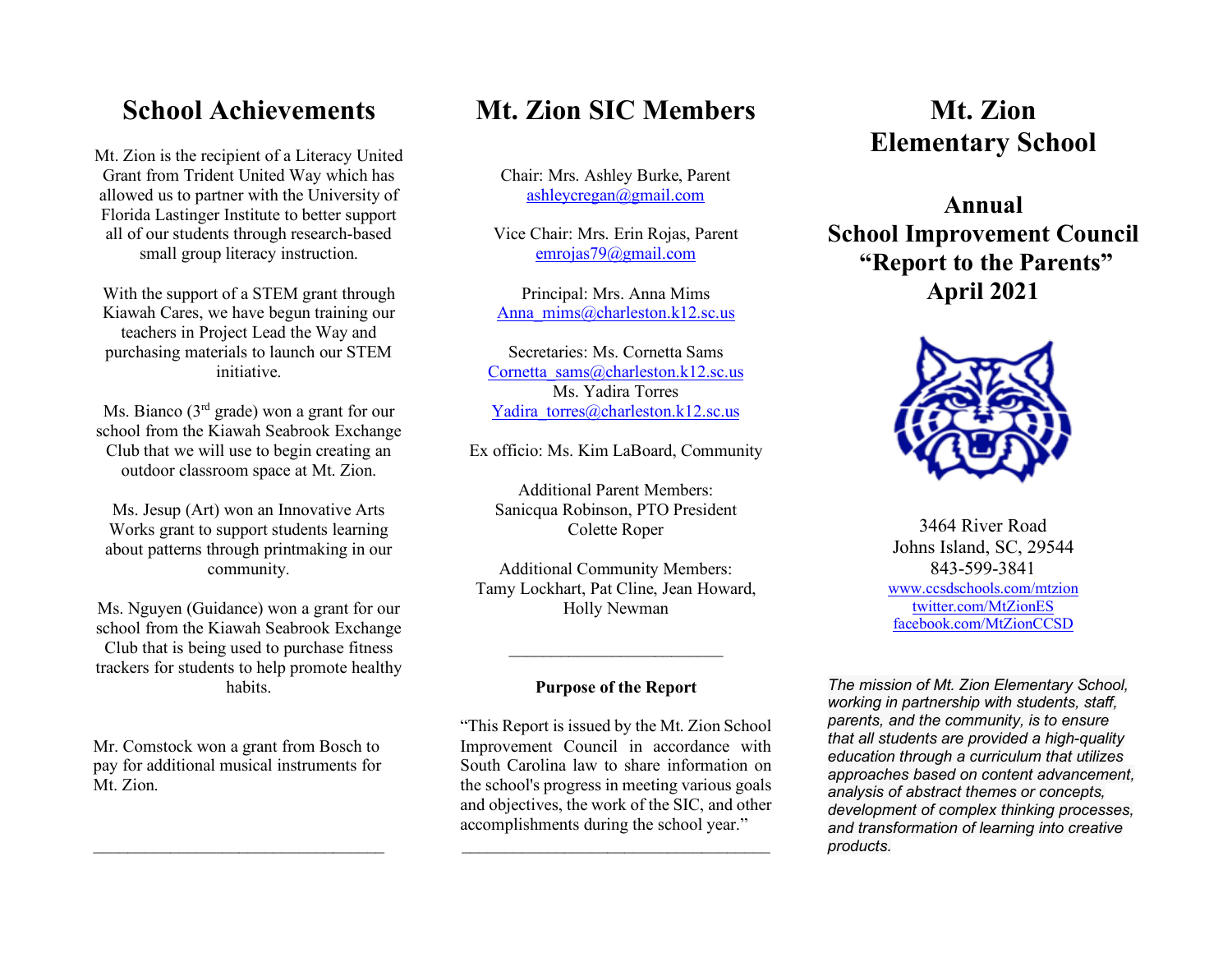# **SIC Annual Goals**

*Goal 1: Improve Home-School Relationships*

- SIC is working to increase parental involvement in both SIC and PTO meetings for the rest of this year.
- Improve communication between the school and home through regular phone call-outs, weekly newsletters, and routine availability of Spanish translation for our non-English speaking families.
- SIC is planning a virtual Open House event in May to give Mt. Zion parents the opportunity to "see" what is going on in classrooms and the broader school community.

*Goal 2: Support STEM initiative*

- The SIC, in collaboration with Kiawah Cares and school staff, is working to support the school's implementation of Project Lead the Way.
- This includes the identification of funding through Kiawah Cares, the training of teachers and the purchasing of supplementary STEM curriculum and materials K-5.
- The SIC supported the development of the Family STEM Challenge initiative, which successfully launched in April with a tower challenge over spring break.

## $\mathcal{L}_\text{max}$ **Student Achievement**

This year's fall MAP test results showed that our students grew in both Reading and Math from Fall 2020 to Winter 2020, and that we had the highest growth in the district in the area of Mathematics.

Our school's average percentile on MAP Reading grew from the  $39<sup>th</sup>$  percentile in August  $2020$  to the  $40<sup>th</sup>$  percentile in December 2020, with 43% of students meeting their growth target in Reading.

Our school's average percentile on MAP Mathematics grew from the 28<sup>th</sup> percentile in August  $2020$  to the  $41<sup>st</sup>$  percentile in December 2020, with 70% of students meeting their growth target in Math.

We are excited about the promising results and believe these trends will continue when we receive our Spring 2021 MAP test results in May.

Due to COVID-19, South Carolina applied for and received a waiver for state testing for the 2019-20 school year. Therefore, Mt. Zion did not receive an official achievement or improvement rating for the 2019-20 school year. Testing is being held this school year at the end of May. For more information, you may view Mt. Zion's "S.C. School Report Card" for the previous school year online at www.screportcards.com

### $\mathcal{L}_\text{max}$ **Additional Information**

We welcome parents and community members to get involved with Mt. Zion by joining our PTO or by attending our monthly SIC meetings.

For more information about attending our monthly SIC meetings, please contact Ms. Cornetta Sams, our SIC secretary, at cornetta\_sams@charleston.k12.sc.us. These are held monthly on the second Wednesday.

For more information about joining our PTO, please contact Ms. Sanicqua Robinson, our PTO president. Her email address is: sanicqua\_robinson@charleston.k12.sc.us.

 $\overline{\phantom{a}}$  , where  $\overline{\phantom{a}}$  , where  $\overline{\phantom{a}}$  ,  $\overline{\phantom{a}}$  ,  $\overline{\phantom{a}}$  ,  $\overline{\phantom{a}}$  ,  $\overline{\phantom{a}}$  ,  $\overline{\phantom{a}}$  ,  $\overline{\phantom{a}}$  ,  $\overline{\phantom{a}}$  ,  $\overline{\phantom{a}}$  ,  $\overline{\phantom{a}}$  ,  $\overline{\phantom{a}}$  ,  $\overline{\phantom{a}}$  ,  $\overline{\phantom{a}}$  ,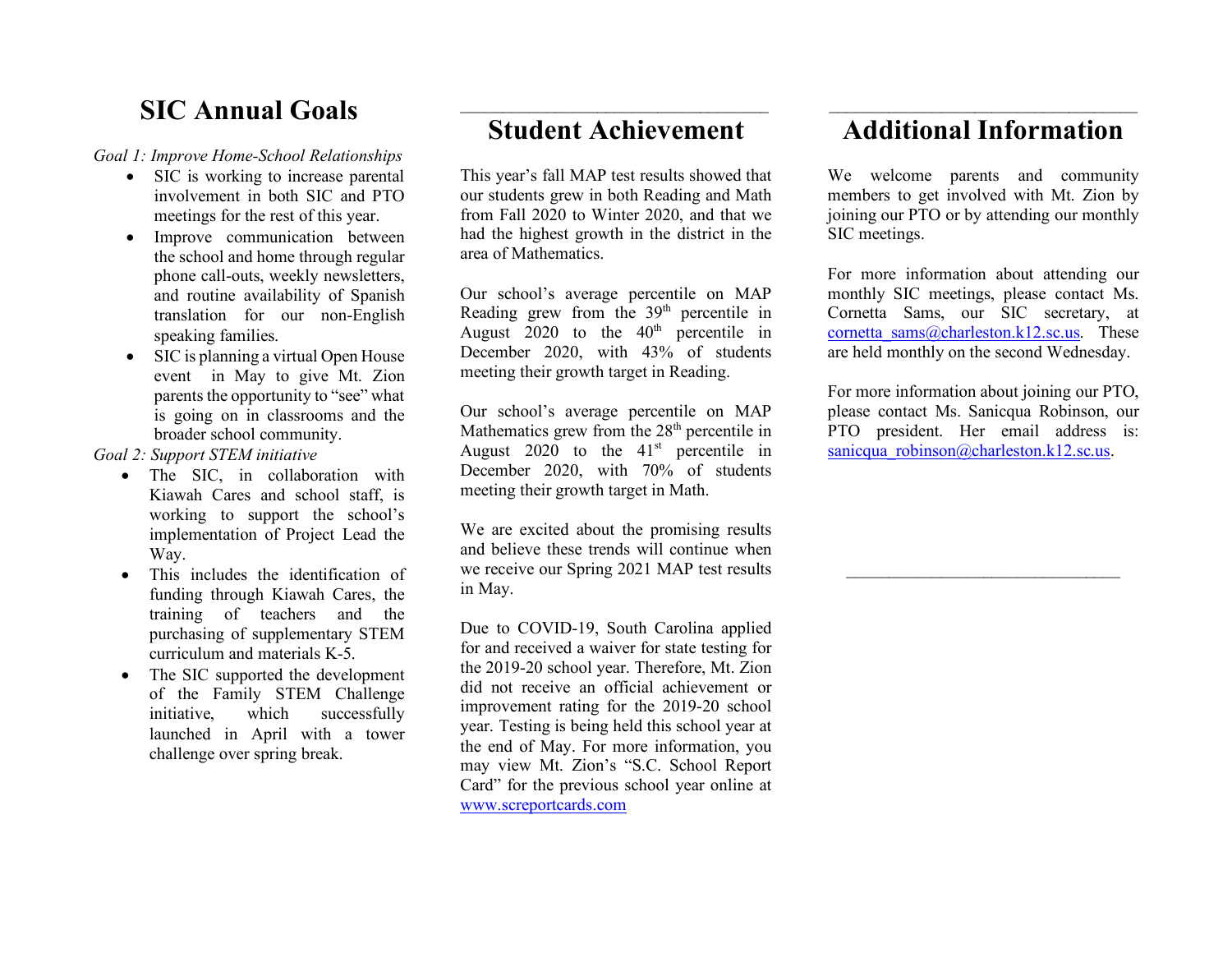## **Logros escolares**

Mt. Zion recibió una Beca de Alfabetización Unida de Trident United Way que nos ha permitido asociarnos con el Instituto Lastinger de la Universidad de Florida para apoyar mejor a todos nuestros estudiantes a través de la instrucción de alfabetización en grupos pequeños basada en investigaciones.

Con el apoyo de una beca STEM a través de Kiawah Cares, hemos comenzado a capacitar a nuestros maestros en Project Lead the Way y a comprar materiales para lanzar nuestra iniciativa STEM.

La Sra. Bianco (3er grado) ganó una beca para nuestra escuela del Club de Intercambio Kiawah Seabrook que usaremos para comenzar a crear un espacio de aula al aire libre en Mt. Zion.

La Sra. Jesup (Arte) ganó una beca de Innovative Arts Works para ayudar a los estudiantes a aprender sobre patrones a través del grabado en nuestra comunidad.

La Sra. Nguyen (Orientación) ganó una beca para nuestra escuela del Club de Intercambio Kiawah Seabrook que se está utilizando para comprar rastreadores de actividad física para que los estudiantes ayuden a promover hábitos saludables.

El Sr. Comstock ganó una beca de Bosch que pagará por instrumentos musicales adicionales para Mt. Zion.

 $\mathcal{L}_\text{max}$  , where  $\mathcal{L}_\text{max}$  is the set of the set of the set of the set of the set of the set of the set of the set of the set of the set of the set of the set of the set of the set of the set of the set of the se

# **Miembros de SIC de Mt. Zion**

Presidenta: Sra. Ashley Burke, Padre ashleycregan@gmail.com

Vicepresidenta: Sra. Erin Rojas, Padre emrojas79@gmail.com

Directora: Sra. Anna Mims Anna\_mims@charleston.k12.sc.us

Secretarias: Sra. Cornetta Sams Cornetta\_sams@charleston.k12.sc.us Sra. Yadira Torres Yadira\_torres@charleston.k12.sc.us

Ex oficio: Sra. Kim LaBoard, Comunidad

Miembros padres adicionales: Sanicqua Robinson, Presidenta de PTO Colette Roper

Miembros adicionales de la comunidad: Tamy Lockhart, Pat Cline, Jean Howard, Holly Newman

#### **Objeto del informe**

"Este informe es emitido por El Consejo de Mejoramiento Escolar de Mt. Zion de acuerdo con la ley de Carolina del Sur para compartir información sobre el progreso de la escuela en el cumplimiento de varias metas y objetivos, el trabajo del SIC y otros logros durante el año escolar ".

*\_\_\_\_\_\_\_\_\_\_\_\_\_\_\_\_\_\_\_\_\_\_\_\_\_\_\_\_\_\_\_\_\_\_\_\_*

## **Mt. Zion Elementary School**

**Anual Consejo de Mejoramiento Escolar "Informe a los padres" Abril 2021**



3464 River Road Johns Island, SC, 29544 843-599-3841 www.ccsdschools.com/mtzion twitter.com/MtZionES facebook.com/MtZionCCSD

*La misión de la Escuela Mt. Zion Elementary, trabajando en asociación con los estudiantes, el personal, los padres y la comunidad, es para asegurar que todos los estudiantes reciban una educación de alta calidad a través de un plan de estudios que utiliza enfoques basados en el avance del contenido, análisis de temas o conceptos abstractos, desarrollo de procesos de pensamiento complejos y transformación del aprendizaje en productos creativos.*